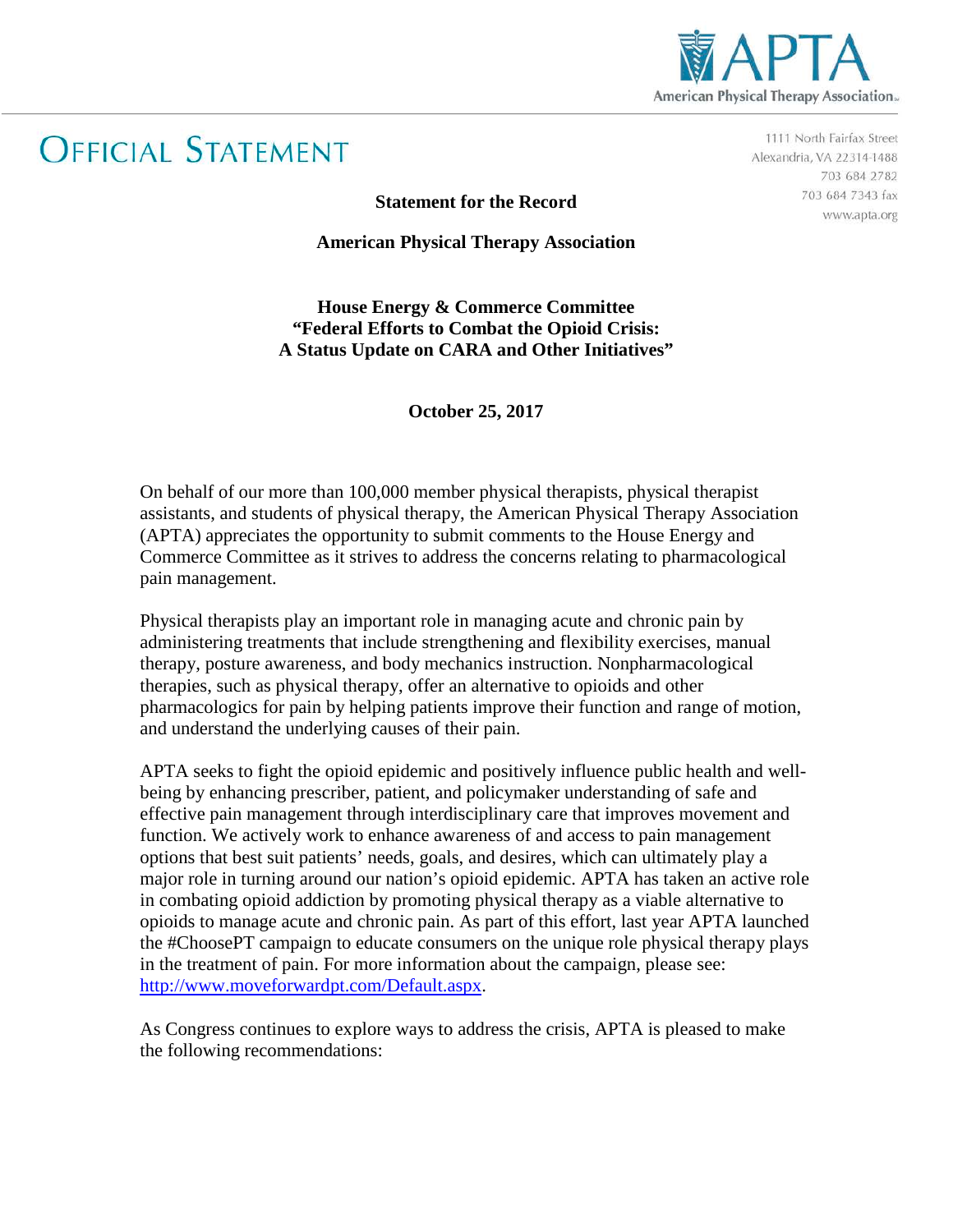## *Recognition and Promotion of Effective Nonpharmacological Pain Management Treatments*

In 2016, the Centers for Disease Control and Prevention (CDC) released guidelines for prescribing opioids for chronic pain. The CDC made clear within its guidelines that there are better, safer ways to treat chronic pain than the use of opioids, specifically stating that many nonpharmacological therapies, including physical therapy, can ameliorate chronic pain. It is important for stakeholders to be able to recognize physical therapy as a nonpharmacological option that is considered a safe and effective treatment for pain.

Accordingly, as Congress develops policies and practices for combating drug addiction, with a particular focus on the opioid epidemic, *APTA recommends that Congress more effectively promote the different types of nonpharmacological treatments that are effective for the treatment of pain and put forth recommendations related to such.*

## *Advancement of Safe and Effective Interdisciplinary, Nonpharmacological Pain Management Care Models*

Pain management often needs a comprehensive, integrative approach that focuses on nonpharmacological, interdisciplinary interventions. Successful interdisciplinary pain management models encompass multiple disciplines—including physical therapy, nursing, pharmacy, primary care, and behavioral health—that encourage providers to work as a unified team in the delivery of care. Better supporting the development of and access to interdisciplinary, comprehensive pain management models that evaluate and treat the different factors influencing the presence of pain will only serve to enhance the effectiveness, efficiency, and safety of care delivered to patients with pain.

Accordingly, as Congress develops policies and practices for addressing the opioid epidemic, *APTA recommends that Congress prioritize the evaluation, development, and improvement of interdisciplinary pain management models that are safe and effective for the treatment of chronic pain.*

## *Clinician and Patient Education*

APTA strongly believes that dissemination of information and education about valuable alternatives to opioids for the treatment of pain, such as physical therapy, will help to move this nation forward in its efforts to improve pain management and promote safe opioid prescribing. Clinicians must be equipped with the knowledge and resources necessary to be able to evaluate treatment options for a patient's pain, both pharmacological and nonpharmacological, and provide a well-informed recommendation on the best treatment for pain management, specific to the needs of the patient.

Patients often do not have the knowledge or opportunity to engage in informed, shared decision-making about the different treatment possibilities for their acute or chronic pain. They desire results and rely on the wisdom of their health care providers to offer them the best treatment option. If clinicians have not been educated on pain management solutions other than over-the-counter or prescription medications, and how such options may suit patients' needs, then alternative treatments such as physical therapy will neither be discussed nor offered to patients. This not only places patients at a significant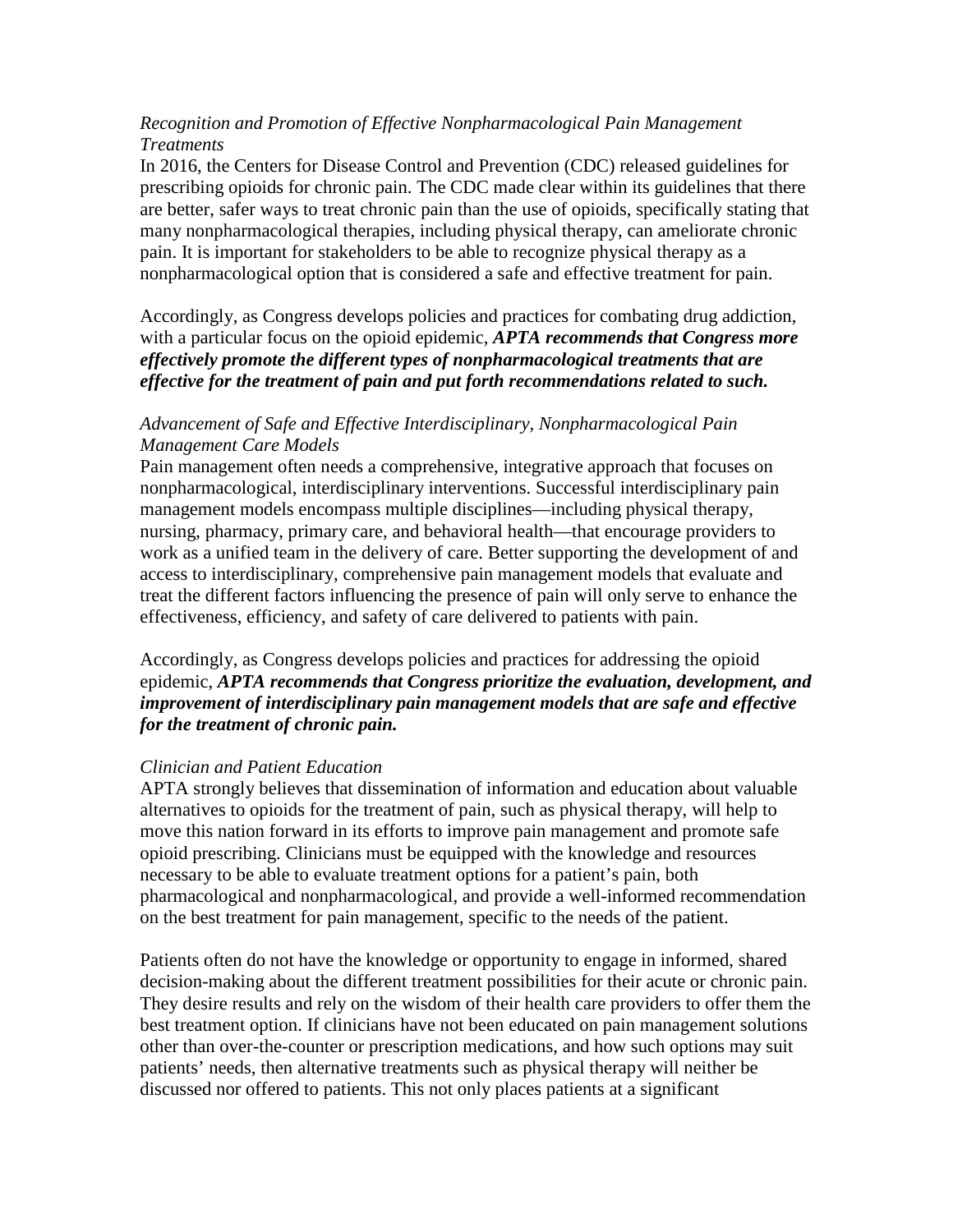disadvantage during the course of treatment but, at the same time, encourages overuse of opioids to treat pain.

The message that successful pain management requires the use of nonpharmacological therapies must be conveyed and reinforced to clinicians, as well as to patients, payers, and the general public. As discussions evolve related to what federal efforts should be undertaken to address the opioid epidemic, *APTA recommends that Congress provide resources to support training and education to prescribers and others who are directly involved in the management or support of patients with pain, on the value of nonpharmacological treatments and how to recognize when such therapy options are the safer, more effective option for the patient's condition.*

Additionally, educating patients on how to manage their pain is a key component to effectively reducing pain intensity and interference. As patients acquire information related to the management of their condition, their sense of empowerment grows. Being empowered by their health care providers can help patients actively manage their pain, resulting in improved outcomes and reduced costs of care. To support the promotion of patient empowerment and self-reliance, however, clinicians must be educated on the methods by which they can empower their patients. *APTA urges Congress to recognize the benefits of patient empowerment as it relates to pain management, and the methods and materials most effective in educating clinicians on patient empowerment.*

*Eliminating Barriers to Nonpharmacological Pain Management Treatments* As the health care industry moves forward, it is imperative that patients have direct access to nonpharmacological pain management treatments, including physical therapy, as well as interdisciplinary pain management models. Given that the CDC has concluded there is insufficient evidence that opioid use alone improves functional outcomes for those in pain, we recommend that if a clinician prescribes an opioid for pain, then the clinician also refer a patient to physical therapy. Research has demonstrated that when a patient in pain receives early access to a physical therapist, the patient experiences improved functional outcomes, and there is a significant reduction in overall costs.

Unfortunately, barriers to nonpharmacological pain management treatments continue to persist. For example, many insurers continue to promote the use of medications while restricting access to safer, more cost-effective nonpharmacological therapies. Other barriers include patient attitudes toward pharmacological and nonpharmacological therapies, gaps in clinician knowledge, high copayments, and time and visit limits. Until such barriers are addressed, access to nonpharmacological therapies will continue to remain limited, and opioids will remain a go-to quick fix for pain despite their dangerous side effects and, in some instances, long-term ineffectiveness. Moreover, reducing the number of barriers to nonpharmacological treatments will help to inform the design of effective strategies for increasing use of these treatments. There must be a commitment to ensuring that patients have access to the appropriate therapy for pain management and treatment. *APTA strongly encourages Congress to examine and resolve the existing barriers to nonpharmacological treatments, including interdisciplinary pain management models of care.*